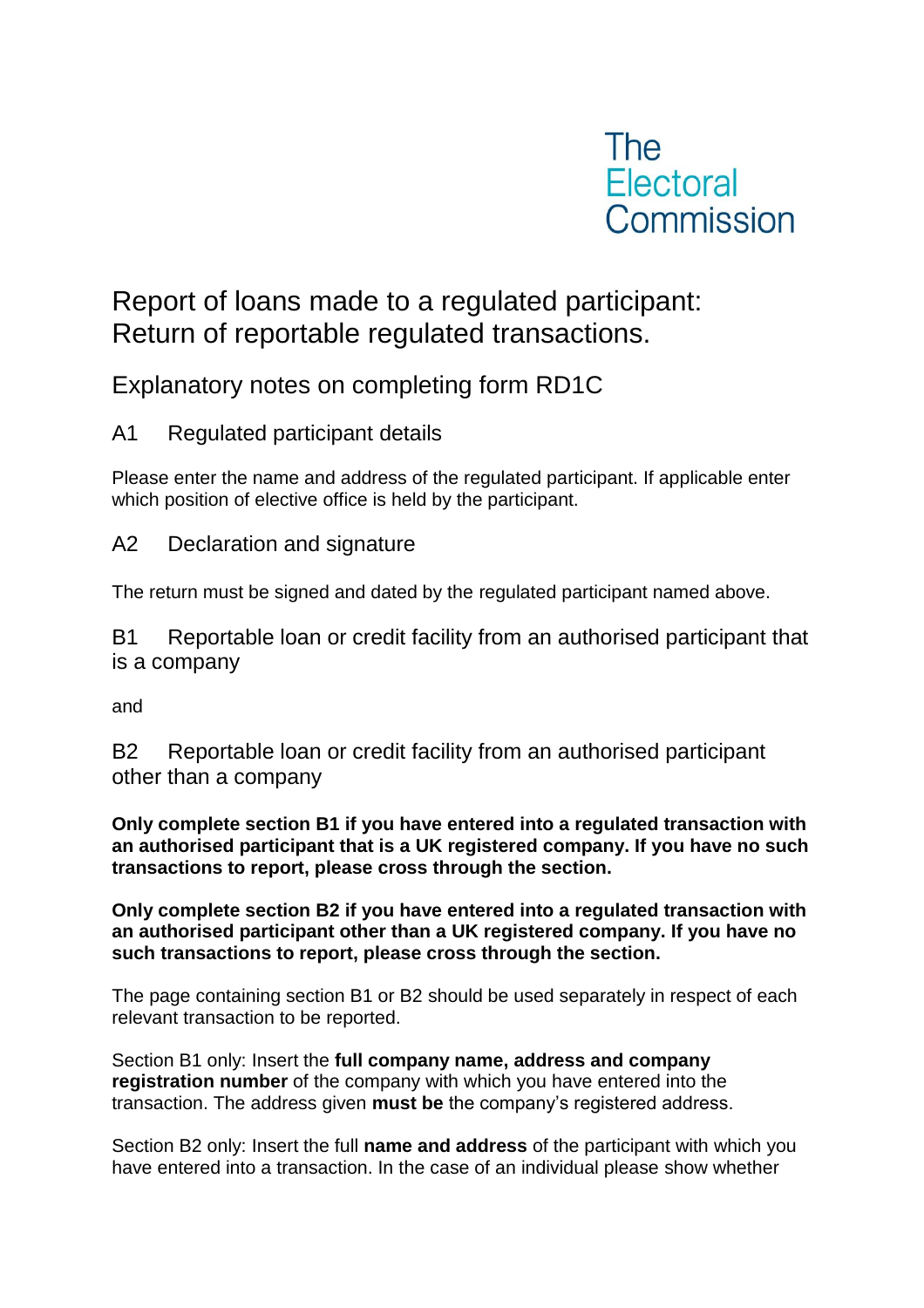they have registered anonymously on the electoral roll. (This will be rare.) An individual's address **must be** the address at which they are registered to vote.

#### **Note: The address of individuals will not be published on the Commission's website.**

Section B2 only: please specify the status of the authorised participant.

**Loan/Credit facility:** Delete as appropriate to leave the term which best describes the regulated transaction.

**Loan Reference number:** This should be a unique number assigned by the regulated participant to ensure the transaction can be identified in the future. This is important should any changes need to be reported to the Commission to ensure the correct transaction is identified.

Insert the **date** on which the regulated transaction was entered into.

Insert the **date** on which the regulated transaction is to be repaid. If the transaction is indefinite or repayable on agreement with the participant, please enter a statement to the effect. If the loan is repayable on agreement, give details of the rules under which either party may require that the loan be repaid in the large box at the bottom of the section.

Enter the **value:** for a loan, the maximum amount of the loan, for a credit facility, the maximum amount that can be drawn down under the facility. The value of a transaction does not include any provision for interest to be added on to the amount outstanding rather than being repaid. Examples of values include a £100,000 cash loan or £15,000 limit on a credit card issued to the regulated participant. If the transaction has no maximum value, please indicate this instead of providing a numerical value.

Please enter how the **interest** on this transaction is to be calculated, if it is a fixed percent please enter at what rate. If the interest rate is variable please use the further information box to give details of how it is ascertained. First you should explain what base rate is being used (e.g. a specific bank's base rate or the London Inter-bank Offered Rate (LIBOR)). Second you should give the variation from that base (e.g. Bank of England minus one per cent or LIBOR plus two per cent). If no interest is being charged please tick the appropriate box.

If this transaction is being reported as part of **aggregation** please specify whether it is being aggregated with other loans or with donations.

Specify whether **security** has been given in respect of the loan.

Specify whether the **interest can be added** to the amount outstanding on the loan rather than being repaid.

Please enter any **further relevant information** required as mentioned above.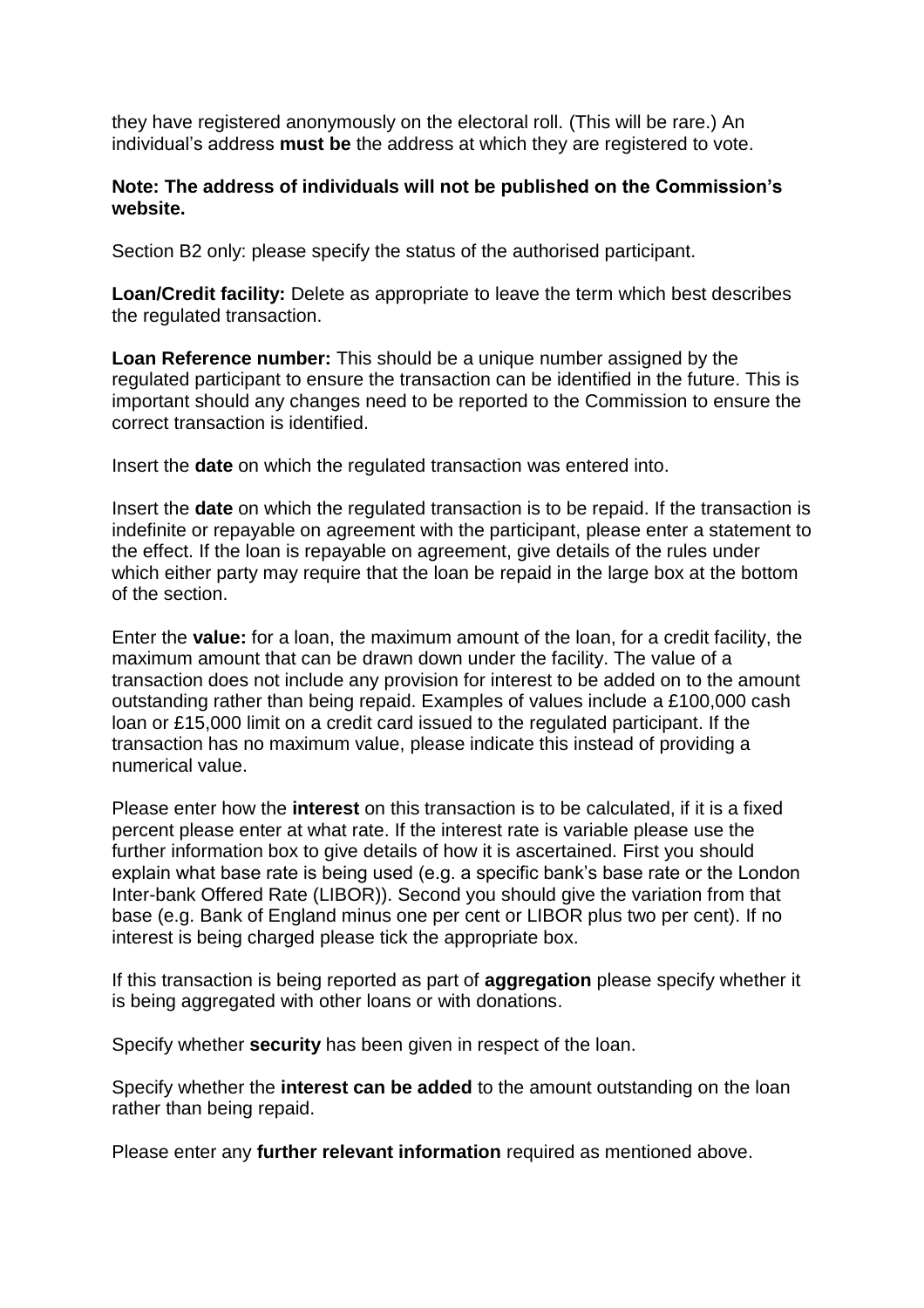B3 Connected transaction (guarantee or security) from an authorised participant that is a company

and

B4 Connected transaction (guarantee or security) with an authorised participant other than a company.

**Only complete section B3 if you have entered into a connected transaction with an authorised participant that is a UK registered company. If you have no such transactions to report, please cross through the section.**

**Only complete section B4 if you have entered into a connected transaction with an authorised participant other than a UK registered company. If you have no such transactions to report, please cross through the section.**

The page containing section B3 or B4 should be used separately in respect of each relevant transaction to be reported.

Section B3 only: Insert the **full company name, address and company registration number** of the company that has given the guarantee or security. The address given **must be** the registered address of the company.

Section B4 only: Insert the full **name and address** of the participant that has given the guarantee or security. In the case of an individual please specify whether they have registered anonymously on the electoral roll. (This will be rare.) The address given for an individual **must be** the address at which they are registered to vote.

#### **Note: The address of individuals will not be published on the Commission's website.**

Section B4 only: please specify the status of the authorised participant.

Please enter the **date** on which the guarantee or security was agreed.

Please enter the **value of the connected transaction** or give a statement to say if it is unlimited. The value is the maximum amount the guarantor could be liable to pay.

Specify whether or not this connected transaction is related to a reported regulated transaction. If so, please give the unique reference number of the originally reported regulated transaction. If not, please give details of the original transaction in the further relevant information box.

If this transaction is being reported as part of **aggregation** please specify whether it is being aggregated with other loans or with donations.

If the security relates to **rights over property** please indicate and also give details of the property in the further relevant information box. Details given should be the type